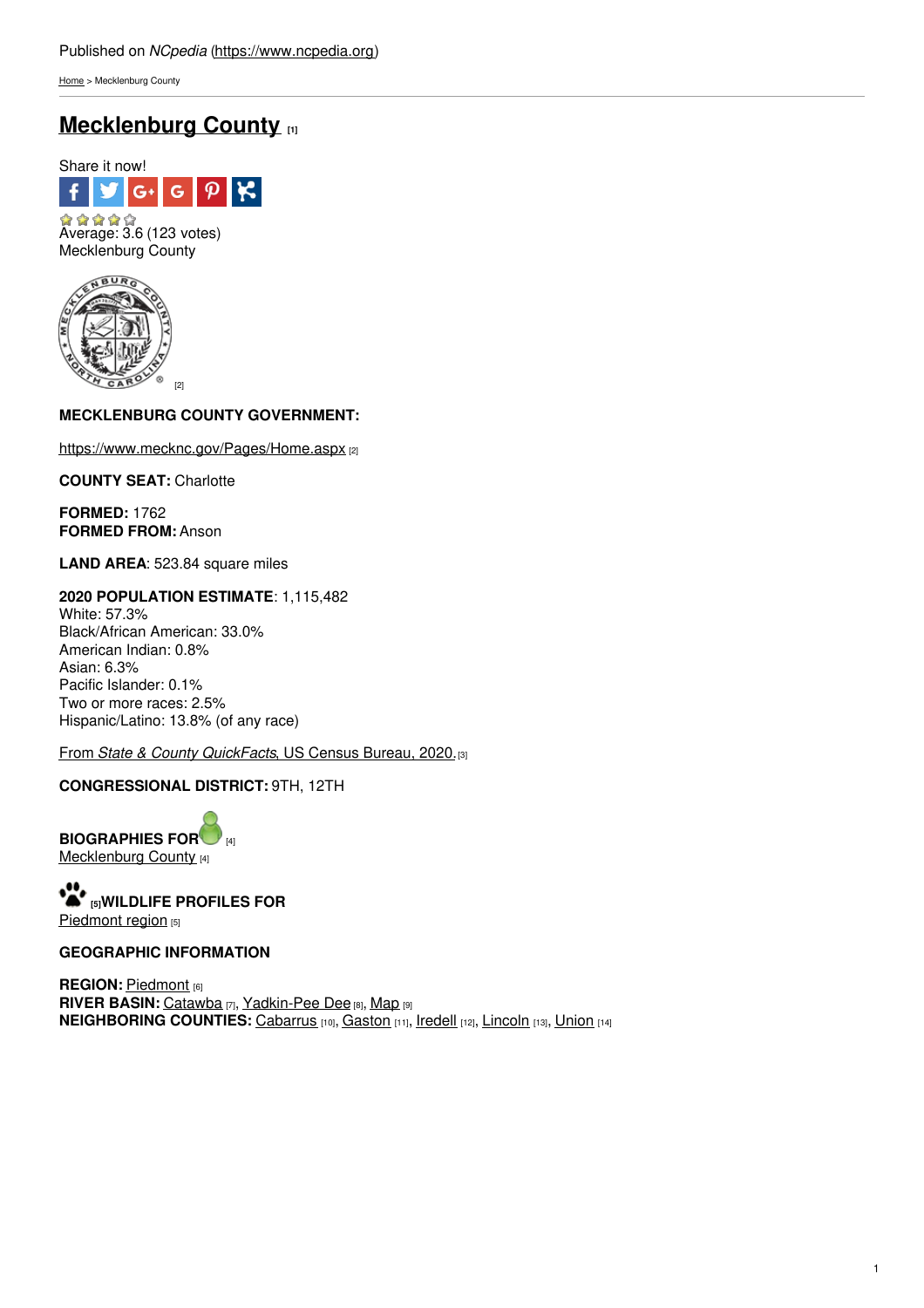

See also: North Carolina [Counties](https://www.ncpedia.org/geography/counties) [15] (to access links to NCpedia articles for all 100 counties)

by Robert Blair Vocci, 2006

## NOTE: This article was published in 2006. Please see "Update from NCpedia staff" below the article for name **changes, etc. since 2006.**

### See also: [Charlotte](https://www.ncpedia.org/geography/charlotte) [16]; [Charlotte,](https://ncpedia.org/charlotte-battle) Battle of [17]; Levine [Museum](https://www.ncpedia.org/levine-museum-new-south) of the New South[18].

Mecklenburg County, located in North Carolina's [Piedmont](https://www.ncpedia.org/geography/region/piedmont) [6] region, was formed from Anson [County](https://www.ncpedia.org/geography/anson) [20] in 1762 and took its name from the German duchy of Mecklenburg-Strelitz, home of the wife of King George III, Charlotte Sophia. The county seat, [Charlotte](https://www.ncpedia.org/geography/charlotte) [16] (incorporated in 1768 and originally called Charlotte Town), was named after the queen as well. Today Mecklenburg County is the most populous county in the state (with an estimated population of 769,000 in 2004) and Charlotte the largest city; the communities of [Davidson](https://www.townofdavidson.org/) [21], [Cornelius](http://www.cornelius.org/) [22], [Huntersville](http://www.huntersville.org/) [23], [Mint](https://www.minthill.com/) Hill [24], [Matthews](https://matthewsnc.gov/) [25], [Pineville](https://www.pinevillenc.gov/) [26], Newell, Allen, Paw Creek, and Caldwell are also in Mecklenburg County.

[Catawba](https://www.ncpedia.org/catawba-indians) [27], Waxhaw, and [Saponi](https://www.ncpedia.org/saponi-indians) [28] Indians originally inhabited the region. In the mid-1700s, Scotch-Irish [29] settlers established what would later become Charlotte at the intersection of two Indian trading routes near the [Catawba](https://www.ncpedia.org/rivers/catawba) River [30]. Despite the allegiance to the king demonstrated by the city's chosen name, Charlotteans in time earned the moniker "Hornet's Nest" for patriotic fervor during the Revolution. The date of 20 May 1775 is featured on North Carolina's state flag [31] in [commemoration](https://www.ncpedia.org/symbols/flag) of the 'Mecklenburg Declaration of [Independence](https://www.ncpedia.org/mecklenburg-declaration) [32]," a disputed chapter in North Carolina history.

In 1799 a 17-pound gold nugget was unearthed in Mecklenburg County (in what is no[wCabarrus](https://www.ncpedia.org/geography/cabarrus) County [10])-the first such discovery in the new nation-prompting a [gold](https://www.ncpedia.org/gold-rush) rush [33] and the establishment of a branch of the U.S. Mint in Charlotte. The city grew into its role as a financial hub; by the early 2000s it was home to two of the largest banking chains in the country, the Bank of [America](https://www.ncpedia.org/bank-america) [34] and Wachovia [Corporation](https://www.ncpedia.org/wachovia-corporation) [35], and had emerged as the nation's second-largest banking center (trailing only New York City). Today Charlotte is one of the most populous metropolises in the southeastern United States. The city is home to the [Charlotte](https://www.nba.com/hornets) Hornets [36] of the National Basketball Association, the Carolina [Panthers](https://www.panthers.com/) [37] of the National Football League, and [NASCAR](https://www.ncpedia.org/nascar) [38]'s Lowe's Motor [Speedway](https://www.charlottemotorspeedway.com/) [39]. Among its natives sons are President James K. Polk  $[40]$  [\(celebrated](https://www.ncpedia.org/biography/polk-james) by a State [Historic](https://www.ncpedia.org/james-k-polk-memorial) Site  $[41]$ ) and evangelist Billy [Graham](https://www.ncpedia.org/graham-william-billy-franklin-jr)  $[42]$ .

Other [Mecklenburg](https://charlottemuseum.org/) County cultural and historic attractions include the Hezekiah [Alexander](https://charlottemuseum.org/about/1774-alexander-homesite/) House [43], the Charlotte Museum of History [44], and the Latta [Plantation](http://landmarkscommission.org/wp-content/uploads/2017/06/Latta-Place-SR.pdf) [45]. The Levine [Museum](https://www.ncpedia.org/levine-museum-new-south) of the New South[18] focuses on broader issues of the North Carolina Piedmont. The Mint [Museum](https://www.ncpedia.org/mint-museum-art) of Art<sub>[46]</sub>, the Charlotte Repertory Theater, the Charlotte Symphony Orchestra [47], and Opera [Carolina](https://operacarolina.org/) [48] add to the cultural fabric of Mecklenburg County. Institutions of higher learning in the county include the [University](https://www.ncpedia.org/johnson-c-smith-university) of North Carolina at Charlotte, Queens University of Charlotte [49], Johnson C. Smith University [50], and [Davidson](https://www.ncpedia.org/davidson-college) College [51].

# **Annotated history of Mecklenburg County's formation:**

For an annotated history of the county's formation, with the laws affecting the county, boundary lines and changes, and other origin information, visit these references in *The Formation of the North Carolina Counties* (Corbitt, 2000), available online at North Carolina Digital Collections (note, there may be additional items of interest for the county not listed here):

County formation history: <https://digital.ncdcr.gov/digital/collection/p16062coll9/id/289921> [52]

Index entry for the county: <https://digital.ncdcr.gov/digital/collection/p16062coll9/id/290087> [53]

## **Update from N.C. Government & Heritage Library staff:**

Wachovia Corporation became Wells [Fargo](https://www.wellsfargo.com/about/corporate/wachovia) [54] in 2008.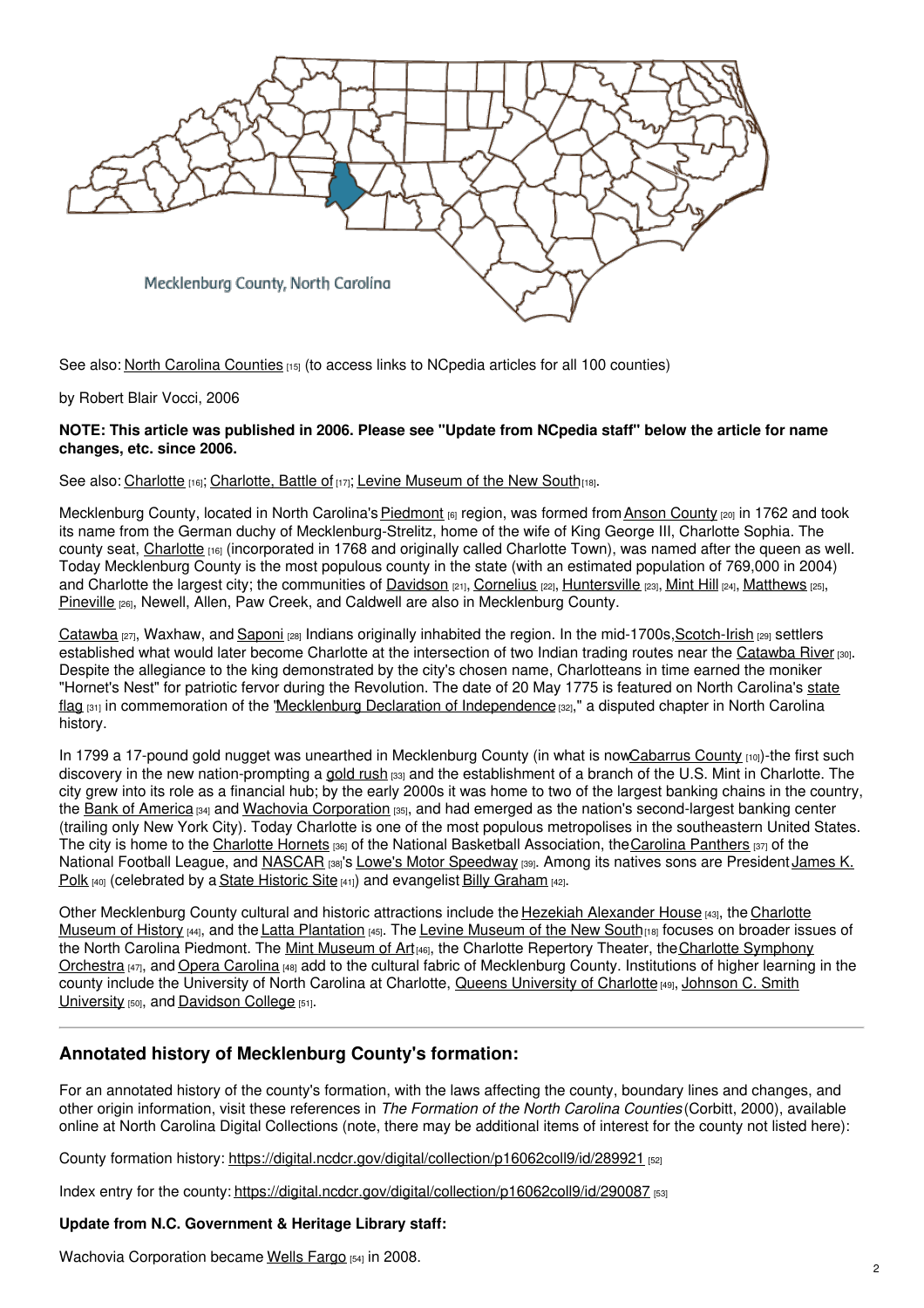The Lowe's Motor [Speedway](https://www.charlottemotorspeedway.com/) changed its name to the Charlotte Motor Speedway [39]in 2010.

Charlotte Repertory Theatre closed in February of 2005.

Wachovia Corporation became Wells Fargo [54] in 2008.

Charlotte Bobcats (basketball) changed their name to the Hornets in 2014.

### **References:**

Legette Blythe and Charles Raven Brockmann,*Hornet's Nest: The Story of Charlotte and Mecklenburg County*(1961).

Mary Norton Kratt, *Charlotte, Spirit of the New South*(1991).

## **Additional resources:**

Corbitt, David Leroy. 2000. *The formation of the North Carolina counties, 1663- 1943*. <https://digital.ncdcr.gov/digital/collection/p16062coll9/id/290103> [55] (accessed June 20, 2017).

City of Charlotte and Mecklenburg County Government Services: <https://charlottenc.gov/> [56]

Charlotte Chamber of Commerce: <https://charlotteregion.com/> [57]

DigitalNC, Mecklenburg County: <https://www.digitalnc.org/counties/mecklenburg-county/> [58]

Levine Museum of the New South[:https://www.museumofthenewsouth.org/](https://www.museumofthenewsouth.org/) [59]

NASCAR Hall of Fame: <https://www.nascarhall.com/> [60]

President James K. Polk Historic Site:<https://historicsites.nc.gov/all-sites/president-james-k-polk> [61]

North Carolina Digital Collections (explore by place, time period, format):<https://digital.ncdcr.gov/> [62]

### **Image credits:**

Rudersdorf, Amy. 2010. "NC County Maps." Government & Heritage Library, State Library of North Carolina.

### **Subjects:**

[Counties](https://www.ncpedia.org/category/subjects/counties) [63] **From:** [Encyclopedia](https://www.ncpedia.org/category/entry-source/encyclopedia-) of North Carolina, University of North Carolina Press.[64] **Authors: Vocci, [Robert](https://www.ncpedia.org/category/authors/vocci-robert-blair) Blair** [65] **Origin - location:** [Mecklenburg](https://www.ncpedia.org/category/origin-location/piedmont/m) County [66]

1 January 2006 | Vocci, Robert Blair

**Source URL:** https://www.ncpedia.org/geography/mecklenburg

## **Links**

- [1] https://www.ncpedia.org/geography/mecklenburg
- [2] https://www.mecknc.gov/Pages/Home.aspx
- [3] https://www.census.gov/quickfacts/fact/table/mecklenburgcountynorthcarolina/POP010220
- [4] https://www.ncpedia.org/geography/mecklenburg-county/biography
- [5] https://www.ncpedia.org/wildlife/piedmont
- [6] https://www.ncpedia.org/geography/region/piedmont
- [7] https://files.nc.gov/deqee/documents/files/catawba-river-basin.pdf
- [8] https://files.nc.gov/deqee/documents/files/yadkin-river-basin.pdf [9] https://ncdenr.maps.arcgis.com/apps/PublicInformation/index.html?appid=f82f583438e74bf29adcc76247381eee
- [10] https://www.ncpedia.org/geography/cabarrus
- [11] https://www.ncpedia.org/geography/gaston
- [12] https://www.ncpedia.org/geography/iredell
- [13] https://www.ncpedia.org/geography/lincoln
- [14] https://www.ncpedia.org/geography/union
- [15] https://www.ncpedia.org/geography/counties
- [16] https://www.ncpedia.org/geography/charlotte [17] https://ncpedia.org/charlotte-battle
- 
- [18] https://www.ncpedia.org/levine-museum-new-south [19] https://www.ncpedia.org/university-north-carolina-charlotte
- [20] https://www.ncpedia.org/geography/anson
- [21] https://www.townofdavidson.org/
- [22] http://www.cornelius.org/
- [23] http://www.huntersville.org/
- [24] https://www.minthill.com/
- [25] https://matthewsnc.gov/